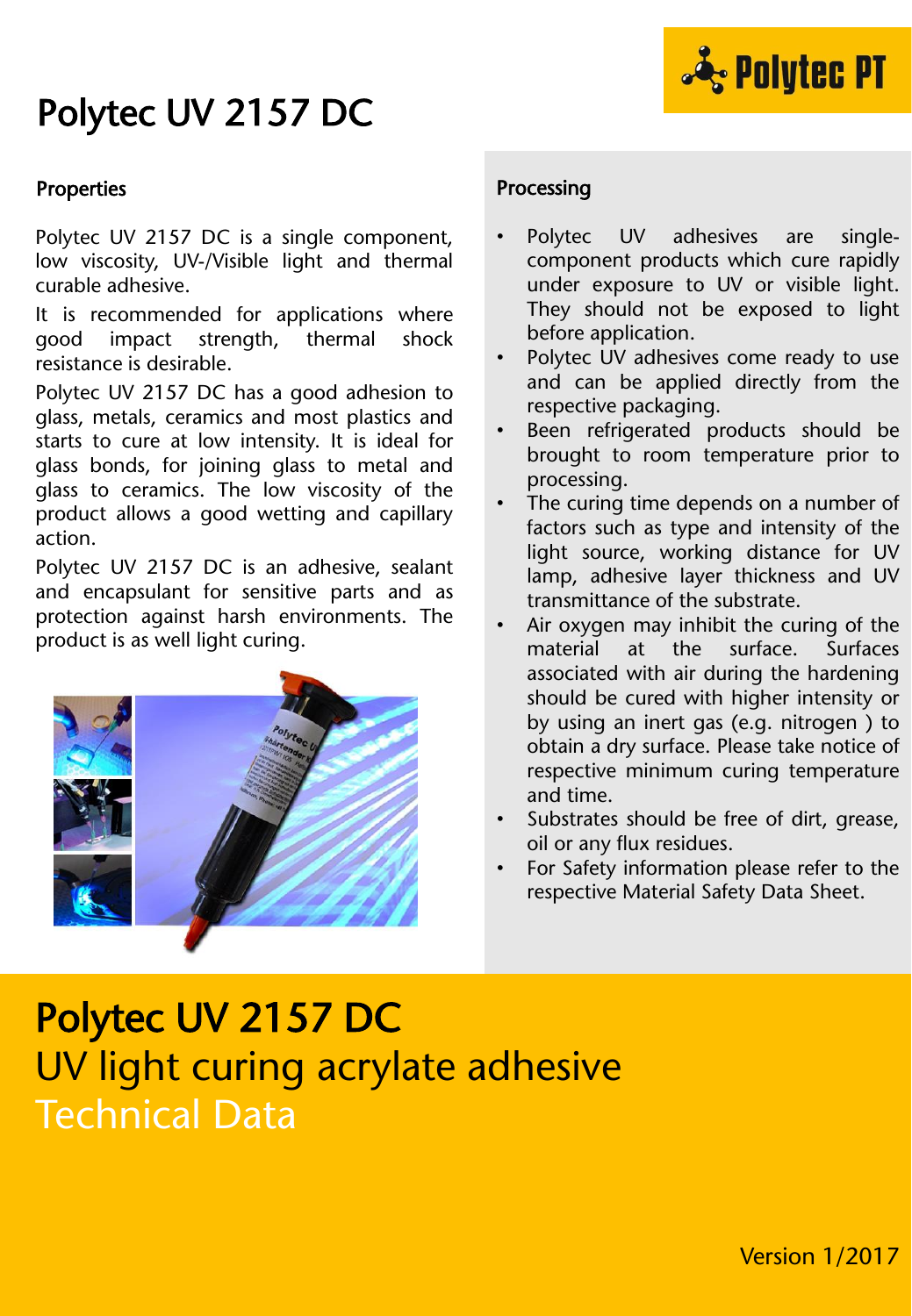# ्टे Polytec PT

## Polytec UV 2157 DC

| Properties in uncured state                 | Method                   | Unit                     | <b>Technical Data</b>    |
|---------------------------------------------|--------------------------|--------------------------|--------------------------|
| <b>Chemcical basis</b>                      | $\overline{\phantom{a}}$ |                          | Acrylate hybrid          |
| No. of components                           | $\overline{\phantom{a}}$ | $\overline{\phantom{a}}$ | $\mathbf{1}$             |
| Mixing ratio (weight)                       | $\overline{\phantom{a}}$ | $\overline{\phantom{a}}$ | $\overline{\phantom{a}}$ |
| Mixing ratio (volume)                       | $\overline{\phantom{a}}$ | $\overline{a}$           | $\overline{\phantom{a}}$ |
| Pot life at 23°C                            | TM 702                   | h                        | $\overline{\phantom{a}}$ |
| Storage Stability at 10°C                   | TM 701                   | months                   | 6                        |
| Consistency                                 | <b>TM 101</b>            | $\overline{\phantom{a}}$ | Low viscosity            |
| Density Mix                                 | TM 201.2                 | g/cm <sup>3</sup>        | 1.05                     |
| Density A-Part                              | TM 201.2                 | g/cm <sup>3</sup>        | $\overline{\phantom{a}}$ |
| Density B-Part                              | TM 201.2                 | q/cm <sup>3</sup>        | $\overline{a}$           |
| Viscosity Mix 100 $s^{-1}$ at 23°C          | <b>TM 202</b>            | mPa·s                    | 650                      |
| Viscosity A-Part 84 s <sup>-1</sup> at 23°C | TM 202.1                 | mPa·s                    | $\overline{\phantom{a}}$ |
| Viscosity B-Part 84 s <sup>-1</sup> at 23°C | TM 202.1                 | mPa·s                    | $\overline{\phantom{a}}$ |

| Properties in cured* state                        | Method           | Unit                     | <b>Technical Data</b>        |
|---------------------------------------------------|------------------|--------------------------|------------------------------|
| Color                                             | <b>TM 101</b>    | $\overline{\phantom{a}}$ | Transparent                  |
| Hardness (Shore D after UV- / thermal curing)     | DIN EN ISO 868   |                          | 68/68                        |
| Temperature resistance continuous                 | <b>TM 302</b>    | $^{\circ}$ C             | $-40/ +120$                  |
| Temperature resistance short term                 | <b>TM 302</b>    | $^{\circ}$ C             |                              |
| <b>Degradation Temperature</b>                    | TM 302           | $^{\circ}$ C             | $\overline{\phantom{a}}$     |
| Glass Transition Temperature $(T_q)$              | <b>TM 501</b>    | $^{\circ}$ C             |                              |
| Coefficient of thermal expansion $(T0)$           | ISO 11359-2      | ppm                      | -                            |
| Coefficient of thermal expansion ( $>T_q$ )       | ISO 11359-2      | ppm                      | -                            |
| <b>Elasticity modulus</b>                         | TM 605           | N/mm <sup>2</sup>        | $\overline{\phantom{a}}$     |
| Tensile Strength                                  | <b>DIN 53455</b> | N/mm <sup>2</sup>        |                              |
| Lap shear strength (Glass/Glass)<br>(Glass/steel) | <b>DIN 53283</b> | N/mm <sup>2</sup>        | 28<br>25                     |
| Elongation at break                               | <b>DIN 53455</b> | $\%$                     | $\overline{\phantom{m}}$     |
| Water absorption 24 h, 23°C                       | <b>TM 301</b>    | $\%$                     | $\qquad \qquad \blacksquare$ |
| Refractive Index                                  |                  | $\overline{\phantom{0}}$ | $\qquad \qquad \blacksquare$ |

\*The above data has been determined with samples cured by UV-light. Please notice, by varying the curing temperature these properties can be influenced to some extend.